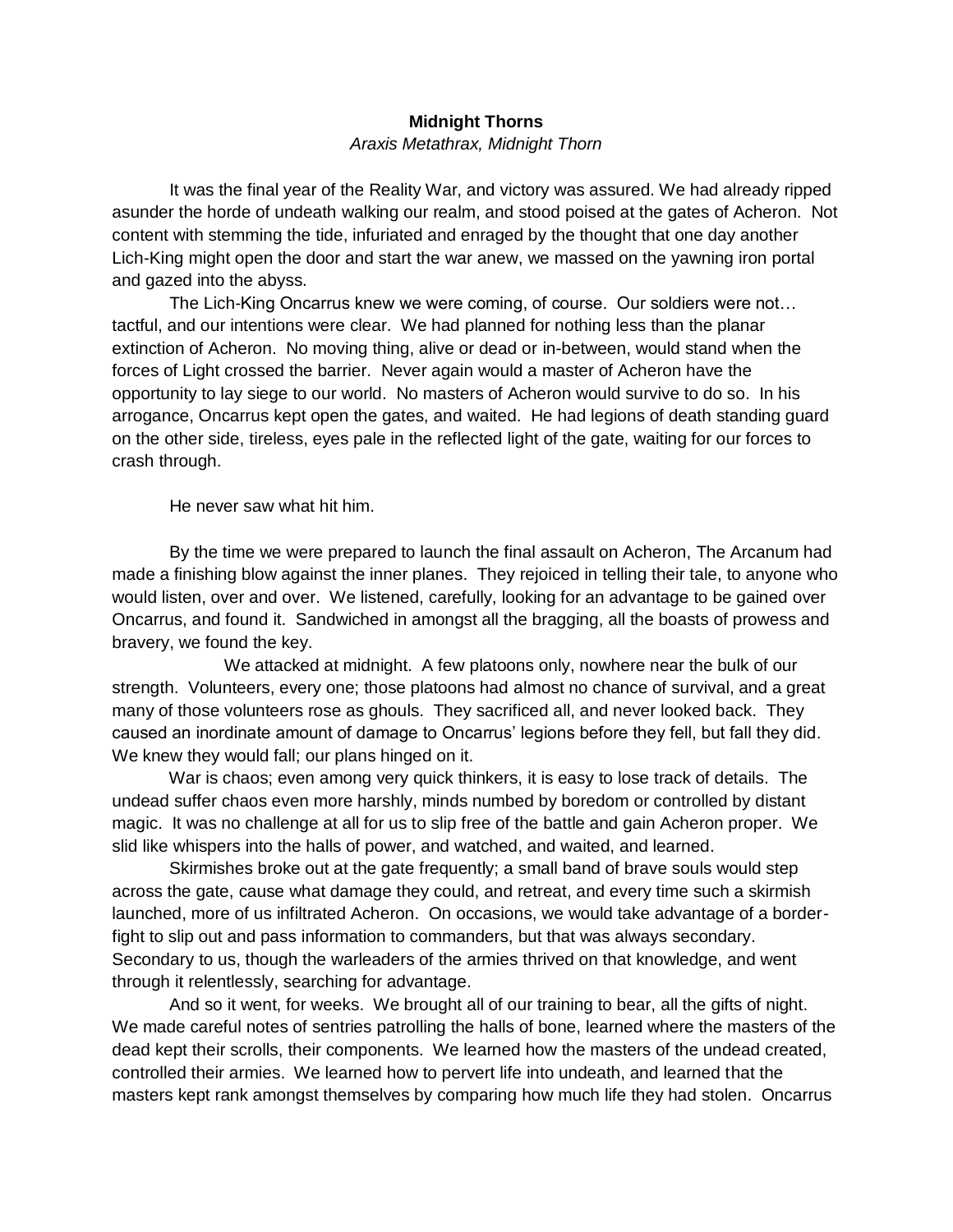launched his assault on our world for no better reason than to increase his own social standing. He was willing to smother an entire world in a foul blackness, blot out our beloved night, and wipe free of life an entire plane, all so that the other masters would respect him. The Lords of Death, it seems, are more like men than we imagined.

 A time after the first of us came across, the army of Light attacked. Pouring through the gate in a ceaseless tide, much as the undead had done to us so many years prior. They scythed through the undead with magic and steel, easily, and in years later, would come to wonder why the battle had cost them so little. They took losses, of course, and some disappeared, never to see friends or family again, but they gave far, far worse than they got.

 The reason, of course, was us. While the army attacked, we struck. We assassinated leaders, stole the scrolls of undead control and creation, stole the components of magic, spread false messages written carefully in the handwriting of commanders. While the army worked to disassemble the body of the legion, we struck swiftly and decapitated it. Any army of the world's finest soldiers would have fallen without leadership and communication; the legions of death, so reliant on their masters, were doomed before the first of the warriors of light took the field.

 We knew, of course, that assassinating the masters of the undead was ultimately futile. Had they not already mastered life and death, they would have been in no position to lead. All we bought was time, and a measure of disorientation, and that was all we desired. It was foregone that they would rise again, and so they did.

 When they did, though, their world was a very different place. The Guardians raised columns of sorcerous light towards their skies, piercing the inky blackness. The few Arcanum that managed to arrive in time for the Battle of the Gate lit off enormous bonfires, scorching the bodies of the dead to prevent their re-use, and to force harsh, elemental heat into the cold plane of death. The army of light ranged far and wide across the blackened plains, and stood poised to march forth and raze the capitals of the dead to cinders. All opposition eliminated, almost nothing stood between the army and the end of Acheron.

 Almost nothing. Two very important obstacles remained between the army and its goals: Common sense, and us. In our brief time in the halls of the dead, we had done more to advance the study of necromancy and decay magic than a thousand years of research and practice on the Prime. There were answers there, solutions to problems that had baffled necromancers back home for years. Fountains of knowledge, dark secrets the likes of which have not been seen before or since, all that and more, stood within the citadels of blood and bone. If we allowed the army to raze those capitals to the ground, that knowledge, those secrets, would be gone forever, laid waste in a murderous, unthinking rampage borne of revenge. We certainly weren't going to allow that, but neither would we allow Oncarrus or one like him to rebuild his armies and attack again some years down the road.

 On the other hand, we were a small band of spies and saboteurs, and we were sandwiched between an army that had razed a plane on one side, and lords of death that had redefined death magic on the other.

 The solution, of course, was more trickery. A Sea Elf called Ral was among us, a skilled forger atop being a legendary negotiator (but I repeat myself; I'd already said he was a Sea Elf). We created letters from the commanders of both sides, and snuck them into the opposite camps. Talk of treaties, of peace. Veiled threats about the grave consequences to the magic of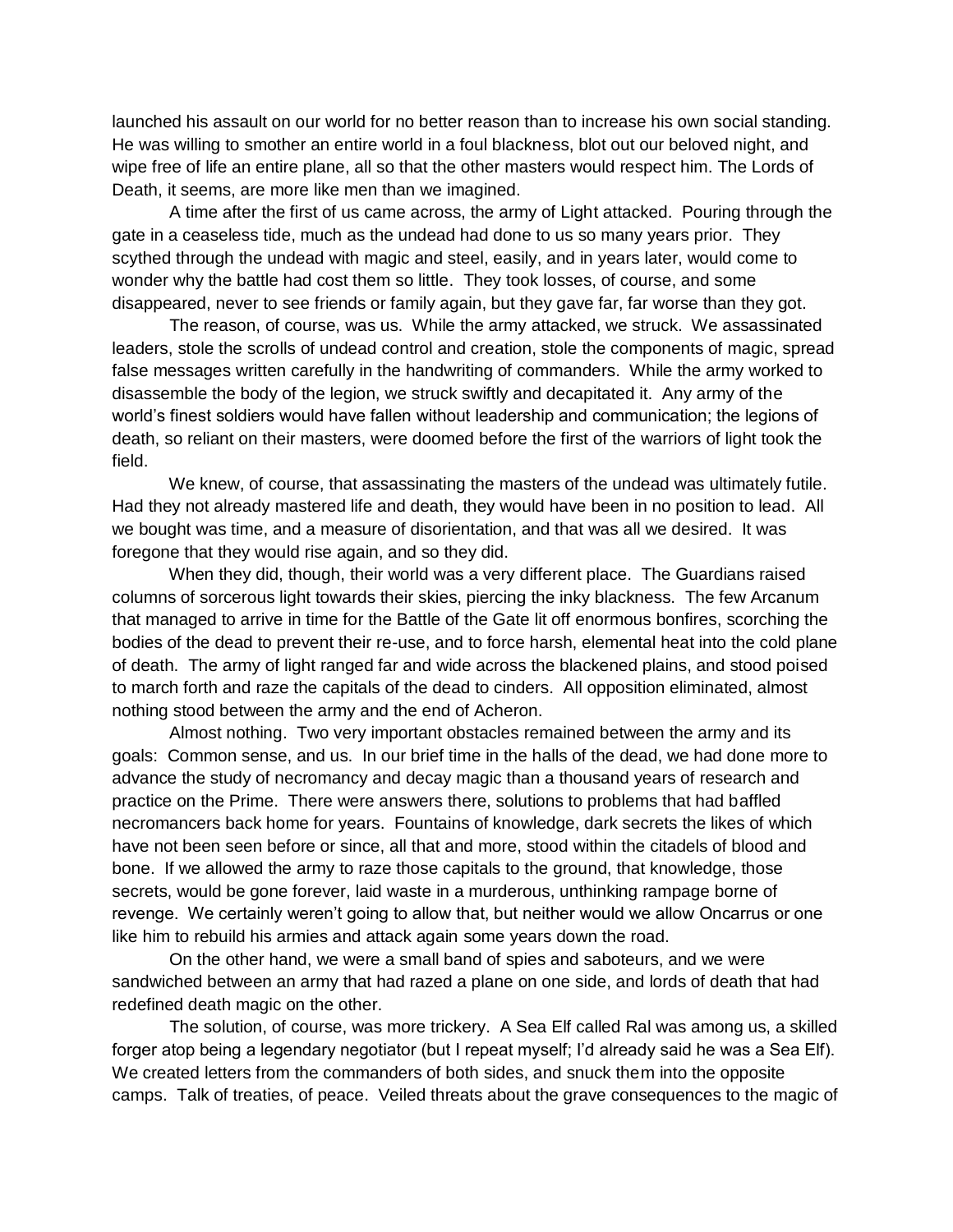our realm if Acheron was unmade. We stroked the egos of both sides, and in the end, succeeded.

 In exchange for their continued survival, the lich-kings of Acheron surrendered their keys to the Black Gate between the worlds. They volunteered their knowledge of the lesser shadow magics to us; they said (and we knew from studying them) that the greater shadow magics would tear normal people apart, and were of no value to us. We would let stand Acheron, and any lord thereof might summon us at need, should one of his brethren take up the sword and threaten our home again. We hoped that would remove the social advantage to an invasion of the Prime; against the combined might of our forces and his fellow lich-kings, the only thing that such an invasion could bring is ruin to the one who started it. Several thousand years later, there still has been no coordinated strike from Acheron against the Prime, so it appears that we were correct.

# *Why?*

We tell that story to all of our recruits; every single man, woman or child that gains a Thorn tattoo has heard it. All of them, probably including yourself, bob their heads as though they understand all of it, and truth be told, it does seem pretty straightforward.

 After we tell them the history, we stop and ask them why. Why did we do it? Why did we engage ourselves in the Reality War to begin with? Stop and think before you accept the first answer that comes to mind. There are no dullards in our ranks; we could certainly not only have survived but prospered in a world run by lich-kings. With them bickering amongst each other, we could easily have insinuated ourselves, selling our skills to one or the other, and avoided undeath by swearing that death would compromise our abilities. So long as we provided sufficient advantage to all at one time or another, none would suffer us to die.

 It wasn't for the sheer love of our fellow man, or elf, or troll, or whatever else, either. Man (and elf, and troll, and whatever else) is a shallow, petty creature, and a good number of them deserve walking death for a wide variety of reasons. After the Reality War, a number of man-kings pushed to invade Acheron, to plunder its resources and make it a place of light and life. If you can't see the irony there, the door's right behind you, and it closes quickly. Don't let it hit you on your way out.

So why? We always drop the hints in the story; take a moment to think about it.

We attacked Acheron because Acheron threatened the *night*.

 The lich-kings wanted to blot out the stars, the moon, the night sky entire, under a cloak of tar-black magic. They wished to keep us from casting our gaze skyward to navigate, to tell time, or simply to lose ourselves in the majesty. They wished to pervert the way that might affect the world by removing its opposite.

 In the spirit of complete honesty, the lords of Acheron also had a lot of secrets, and not a Thorn walks the earth that could resist so many secrets in one place. We would not have attacked for secrets, though, and certainly not sacrificed so much; only dire threat to or perversion of night could field so many Thorns in one place. Bound by a common love for the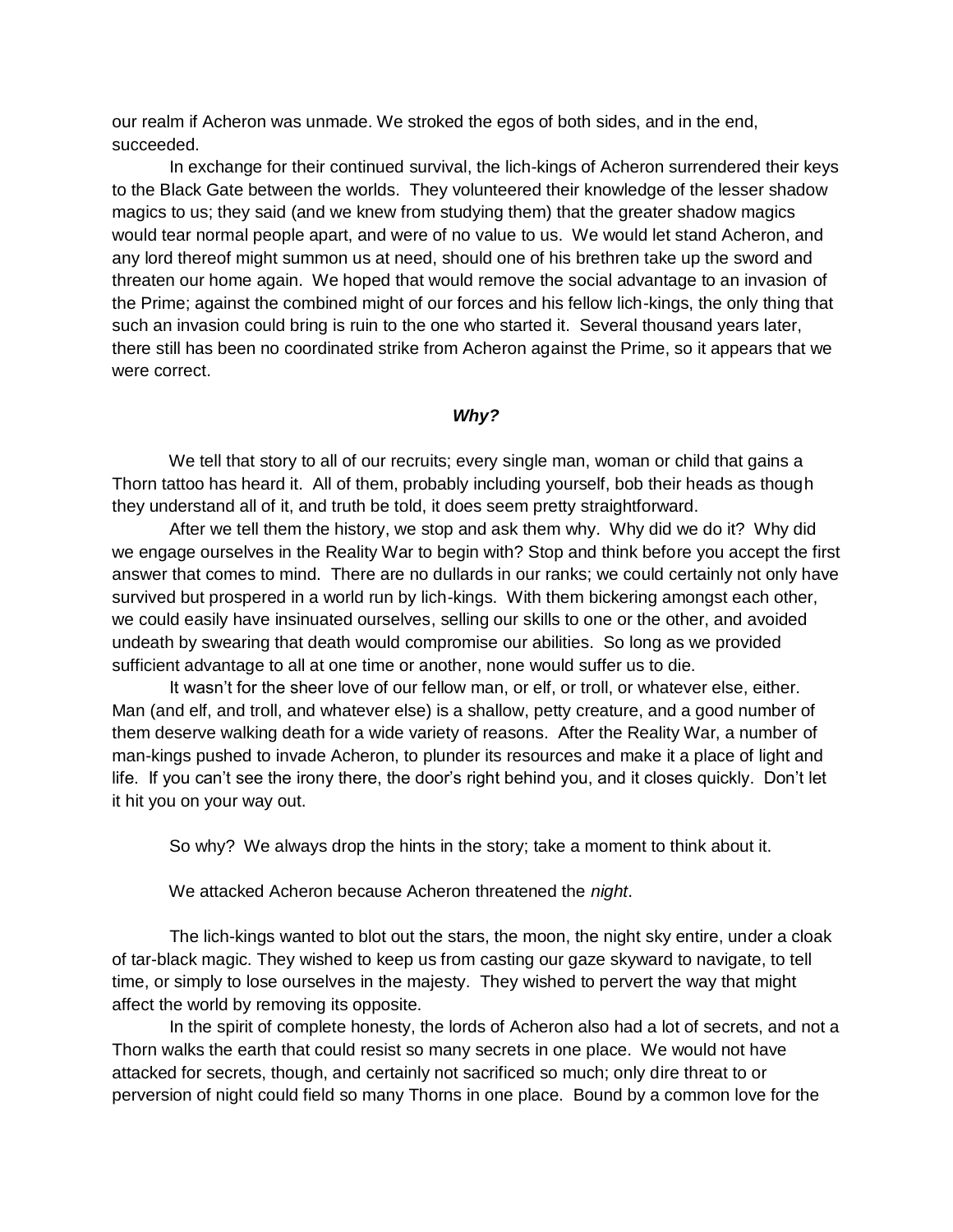darkness in nature, we are in many ways Night incarnate; elusive, mysterious, patient. Threatening the Night is in many ways very like threatening each of us, individually, and collectively. Of course we attacked.

# *The Beginning*

 Despite what they'll tell you, it is not always best to begin at the beginning. Some stories are much more interesting begun at the end, and some are better started in the middle and told to both ends. The Thorns are one of those stories; the Reality War was our starlit moment, and it was right in the middle.

 Years before then, the *Midnight Thorn* was a pirate ship, captained by a deep elven woman called Khel Nocturnis. She'd fled the underground cities of the Deep Elves, trying to find some place a woman could find respect, wealth, and power. No real luck; the world then wasn't what the world is now, and she couldn't get anything beyond whistles and invitations.

 So, if you can't buy respect, or earn it, you can always take it by brute force, and that's exactly what Khel set out to do. Stole a lot of money (a *lot* of money), assassinated the captain of the finest ship she could find, and used her ill-gotten gains to bribe his crew to sail with her. In other words, she set us a great example, right from the word go.

 In the years that followed, the *Midnight Thorn* became the scourge of the high seas. Merchant captains started charging double or triple for night runs out of fear of the pirate. Some wisely refused outright, and would only set sail during the day, plotting courses they knew they could complete before the sun set. Khel always attacked at night.

 She didn't kill many people, which cost her some giggles from other pirate captains. Almost every ship she captured found its crew set loose in ship's boats. Every crewman of every ship she attacked returned to shore white-faced and panic stricken, terrified. Very few ever set sail again, and most bought very strong locks for the doors to their homes. Khel didn't want blood; what she wanted was more treasure, and more information. Information from captured navigators told her which routes the merchant ships ran; information from captured captains told her which ships carried prizes, which carried nothing, and which carried traps. In exchange for that information, she traded the lives of crews, a deal more-or-less satisfactory to all.

 To all except the merchant fleets, who accused her of being able to see the future, or read minds. She always attacked rich ships at unexpected points; none of the decoys carrying warriors in their holds were ever touched. And always returned crews stricken with terror.

 She could not, of course, be in all places at all times. The fear of her was far, far worse than the fact of her; she was generally inconvenient but harmless. She might cost some cargo, but so might a storm, and she was not nearly so deadly as her enemies feared. She was silent, patient, and elusive; Khel had *become* the night.

 Her crew saw it; her first mate (but *only* her first mate) took to calling her the Night Queen. Apprehensive at first about her kindness to victims, they could not deny that over the years, her tactics had brought each of them wealth enough to buy a house in a city, or a ranch in the wilderness, and live out their lives comfortably. They marched in step with her, emulated her, and they too became the Night.

Some, of course, left her service. Piracy, even as practiced by the Night Queen, is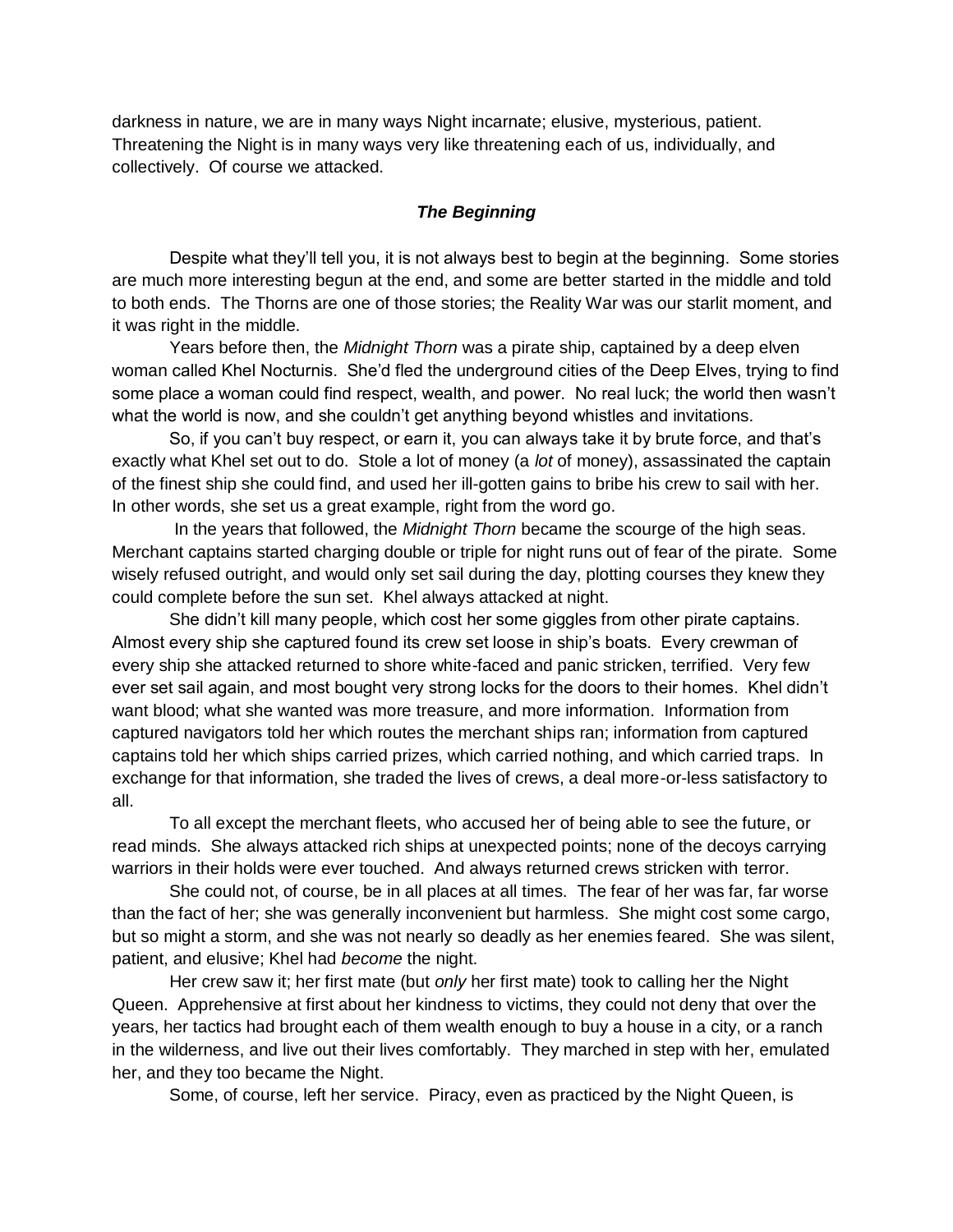dangerous business, and some of her crewmen cashed out their shares to buy that house, or that ranch, after losing an arm and eye to a merchant crewer. Some retired to live out their old ages in peace and reminisce with each other about how once they had been the scourge of the seas, night incarnate. Many of them found they could not sit still on dry land and do nothing, and the disable learned quickly that wounds might keep a man from sailing, but they were no obstacle to a man *spying*.

 Those spies found protégés, gifted people with the right attitude and the willingness to learn the right skills. As the networks set themselves up around the world, the Night Queen's philosophy expanded, grew beyond itself. Her crew repaid the prosperity she had shown them a thousand times over; at the height of her influence, it was said that no word could be spoken that she did not hear.

 Bent towards a new aim in life, the Midnight Thorns (as her network was by now calling itself) trained themselves anew, this time for intelligence and reconnaissance rather than piracy. As the arts refined, and the philosophy grew, the Thorns started displaying odd new skills, and the world trembled as a new Order was born.

## *Odd New Skills?*

 Yes. Odd new skills. Some Orders achieve otherworldly weapon skills through relentless training. Some master mana in its purest form through meditation or harsh lessons. Ours come from a purposeful emulation of Night, from our bonds to the Night and each other.

 Thorn abilities are primarily concerned with elusion. We prefer to elude detection until the moment we strike, wherever that's realistic, and where it's not we elude attack. We deal in fear, as well, following the Night Queen's example, but no Thorn ability is inherently lethal. That is not to say that the Midnight Thorns do not deal in violence, just to say that we deal violence with skills, not with the gifts of Night. The line between spy and assassin is thin, and we are frequently cross that line, whether by design or circumstance.

 As we'll learn later, the night abhors a secret like the rest of nature abhors a vacuum. Locks, mundane and magical, are what people hide secrets behind, and we're graced with the rare ability to ignore those locks. Consider it very short range teleportation; with a second's thought, you simply stop being on the "untrusted" side of the door, and start being on the same side of the door where the secrets are.

 Collect enough secrets, and you'll eventually find that even Wizard Locks and such magical "keep-out signs" are no obstacle. Slide up to them like a whisper, and the night will part the gates for you; you're in. Getting out, of course, is a different thing entirely until you get the hang of Passlocking twice, but most places are designed to keep people *out*, and offer no barrier to someone on the inside that wishes to be on the outside.

 No one's perfect; everyone eventually slips up and mistimes a sentry's route, or gets caught in the middle of a shift change when new guards come on unexpectedly. Fortunately, there's an escape hatch; *one*. Use it carefully; there's no second chances, and it's only good for stopping one target. We call it Enshroud; it wipes you out of an opponent's vision, replaces you with an inky black mass that's no good for describing to authorities later. As you might expect, whatever poor bastard you've Enshrouded is going to have a rough time connecting attacks to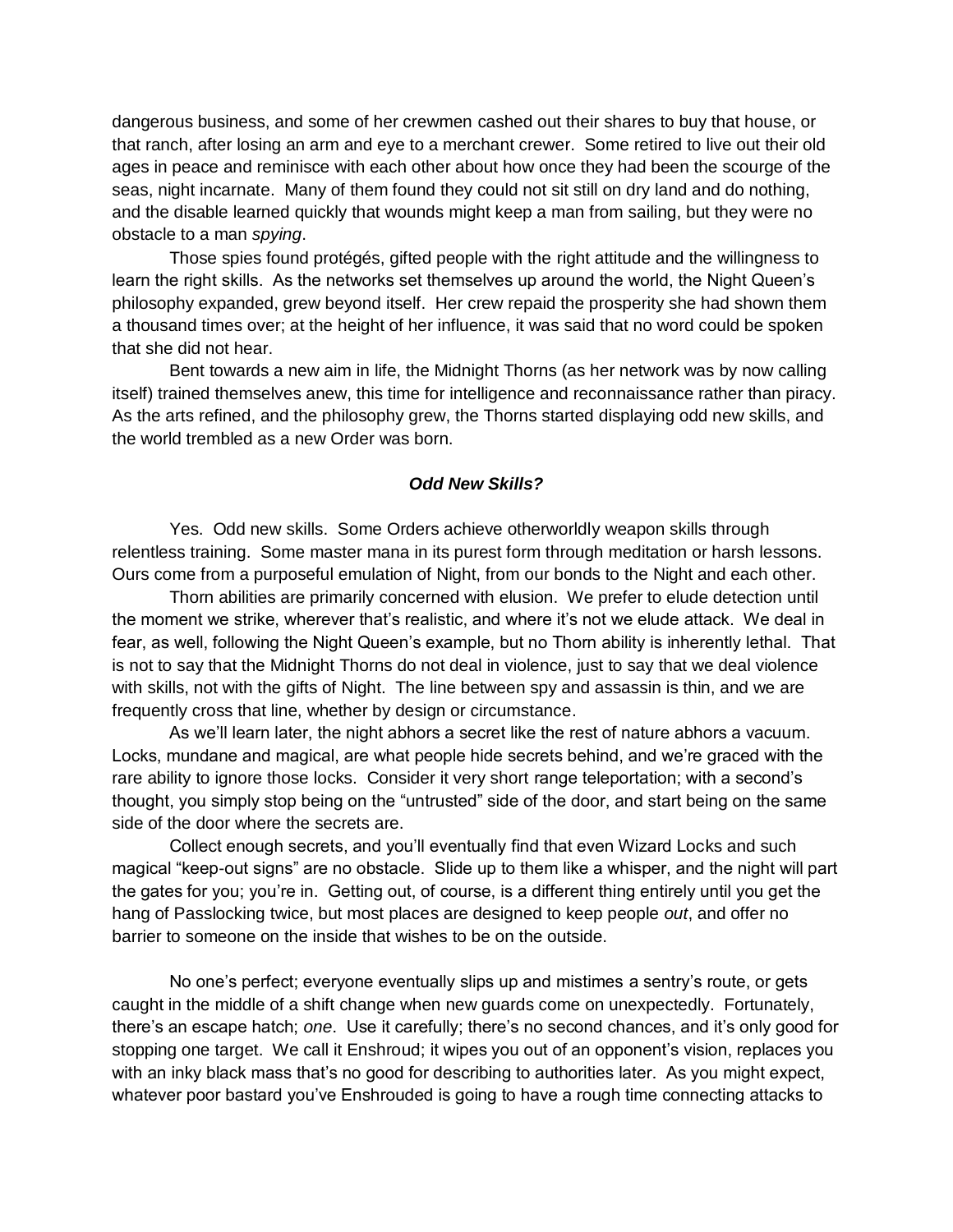you, so you can elude him and avoid being reported, all at the same time. Just don't try to take him out; Enshroud is there to cover mistakes and elude detection, and it'll fall the exact moment that your poison impacts the helpless victim.

 Best for Last: *Message*. This is the real key, the lynchpin that holds the Midnight Thorns up above and beyond any ordinary collection of people with an unhealthy interest in other people's knowledge. The Message is something all of us can do; only once a night, and only for 15 words, but that's convenient beyond words. The Message allows us to rapidly relay information across the whole of the world, call for help (if we know someone's close by), or get a lot (a *lot*) of information at our ready command (given that the people that know haven't already burned their Message for the night, in which case it might be a while before you get whatever information you wanted). Message works from any Thorn, to any Thorn, up to 15 words, and it's usually pretty fast. Some odd magic can delay it, and responses are always iffy (you never can tell who's already burned their Message for the night), but for a spy network, it's invaluable.

## **The Price of Power**

 It's not all fun and games, no matter how much fun it sounds like to slip into a darkened castle like a dream and stuff the King's recipe for spiced duck into your pocket. The world is balance, and everything exacts a price. As odd as it may sound for a group of professional thieves, spies, and assassins, we do have some rules, enforced by the Night, and by each other.

 First and foremost; we don't stab each other in the back. Not literally, and not metaphorically. The world being what it is, we often find ourselves in the uncomfortable position of working against each other. WConsider two chefs who each desperately want the aforementioned recipe for spiced duck, and who individually hire Thorns to retrieve it. If there's time, we'll cross-check and find the conflict. If there's not, we have two Thorns racing for the same ill-gotten recipe.

 Which is fine; any two Thorns will consider it a game, a race to the recipe. That game ends when one Thorn has the recipe in his pocket. If it's personally important to the loser, he might offer to buy the ill-gotten recipe, or work out a deal for a copy of it, but it begins and ends at negotiation. If he raises a hand to his brother, in anger or in stealth, he's out. No second chances on this point; we only exist due to our trust in each other, and violating that trust is the single worst offense you can perpetrate against the Order.

 Compulsion is a horse of a different color; as much as we might like it otherwise, there's nothing beyond your own skills and good sense stopping someone from Enslaving you and issuing you orders to go out into the world and kill off every Midnight Thorn you encounter, to issue a cry for help that leads a number of us into a deathtrap, or worse. It's happened, on several occasions in the past, and if it happens to you, we'll restrain you for your own good (and ours) until we have the problem dealt with. We take that kind of action personally, to a man. The last person that took it into her head to use the Thorns as weapons against each other is still screaming her nights away in a cell beneath the Archives, and will continue to do so until she dies. Of old age.

Along similar lines, when one of your brethen's in trouble, needs your help, you're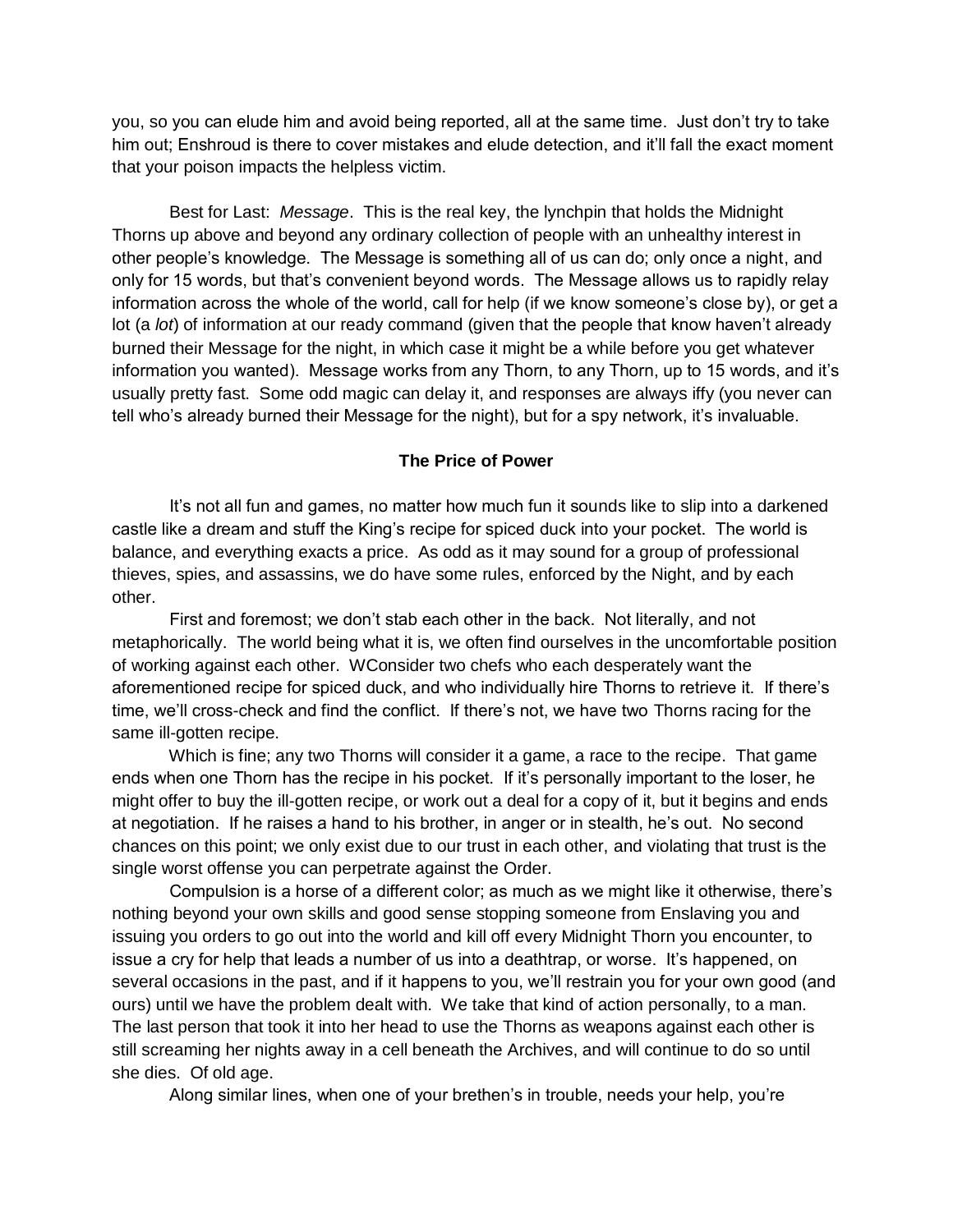obligated to provide it. Yes, there are times that this is not only inconvenient, but disastrous. Any trouble that a Thorn gets into and can't get out of is likely to be very serious, and very dangerous, and as spread out as we are, you may be the only one near enough to answer the call.

 Thorns work on contract a lot; never sign a contract that guarantees anything, except a full refund in case of failure. Once your name hits the paper, you're bound by more than law and courtesy to fulfill the terms thereon. You're bound to the reputation of the Order as a whole, and it's difficult enough for people to trust a band of spies without stories circulating about how you signed off on stealing a duck recipe for a chef and then sold that recipe to the highest bidder when you laid hands to it. Not to say that some stories don't circulate anyway, but there's not a single drop of truth to any of them, and we punish the rumor-mongers harshly.

 If you need help putting together a contract, get word to one of the older Thorns and ask, at least until you get the hang of it. There are some standard clauses, like not working against each other, a refund in case of failure, forfeiture of the fee if the conditions of the operation are misrepresented, that kind of thing. It's really not all that hard, but some Thorns can barely read, much less do the fine maneuvering of contracts, so it's important to understand that help is available. The bottom line is, if you're not completely confident that you can handle the terms, don't put your name on them.

 Our skills and tactics develop over time; every generation of Thorns is better than the last, and we work hard at keeping it that way. At least once a year, more often if you feel the need, make an effort to get to the Archives and write down whatever useful things you've learned over the years. Yes, it takes some time away from your plans to unearth the lost city of gold. None of us like it, but we all understand the need to store away that knowledge, and we all do it whether or not we like it. Once a year, and it's no coincidence that December often sees a huge mass of Thorns descend on the Archives. Don't feel too badly about it; we all procrastinate on it, and no one will blink an eye. As long as it gets done, at least once a year.

By now, it should go without saying that anything that threatens the night threatens us all, and is hence to be aggressively put down. This really doesn't happen too often; outside of the odd insane ritual caster or overzealous Arcanum, the Night is perfectly capable of maintaining itself without our help. On the rare occasions where that turns out not to be the case, you'll feel the call, and you won't be alone. Bands of Midnight Thorns have swept through the strongholds of insane ritual casters like the plague, and we've done it more than once in our long, sordid history.

#### *Secrets*

 Curiosity, so the saying goes, killed the cat. Curiosity has also killed more Thorns than war, plague, guards, storms, pirates, jealous lovers, offended victims, and law enforcement combined. Our curiosity overwhelms common sense, reason, and rational thought, all at once. Tell an average band of adventuring types that a recent earthquake has unearthed a cave untouched for hundreds of years, lined with runes and curses and warnings of eternal agony for all who set foot within, and they'll consider easier pickings. Tell a Thorn that same story, and he'll be checking his gear before you've even finished talking.

Sometimes, it doesn't even take that. Mention within earshot of a Thorn that you'd really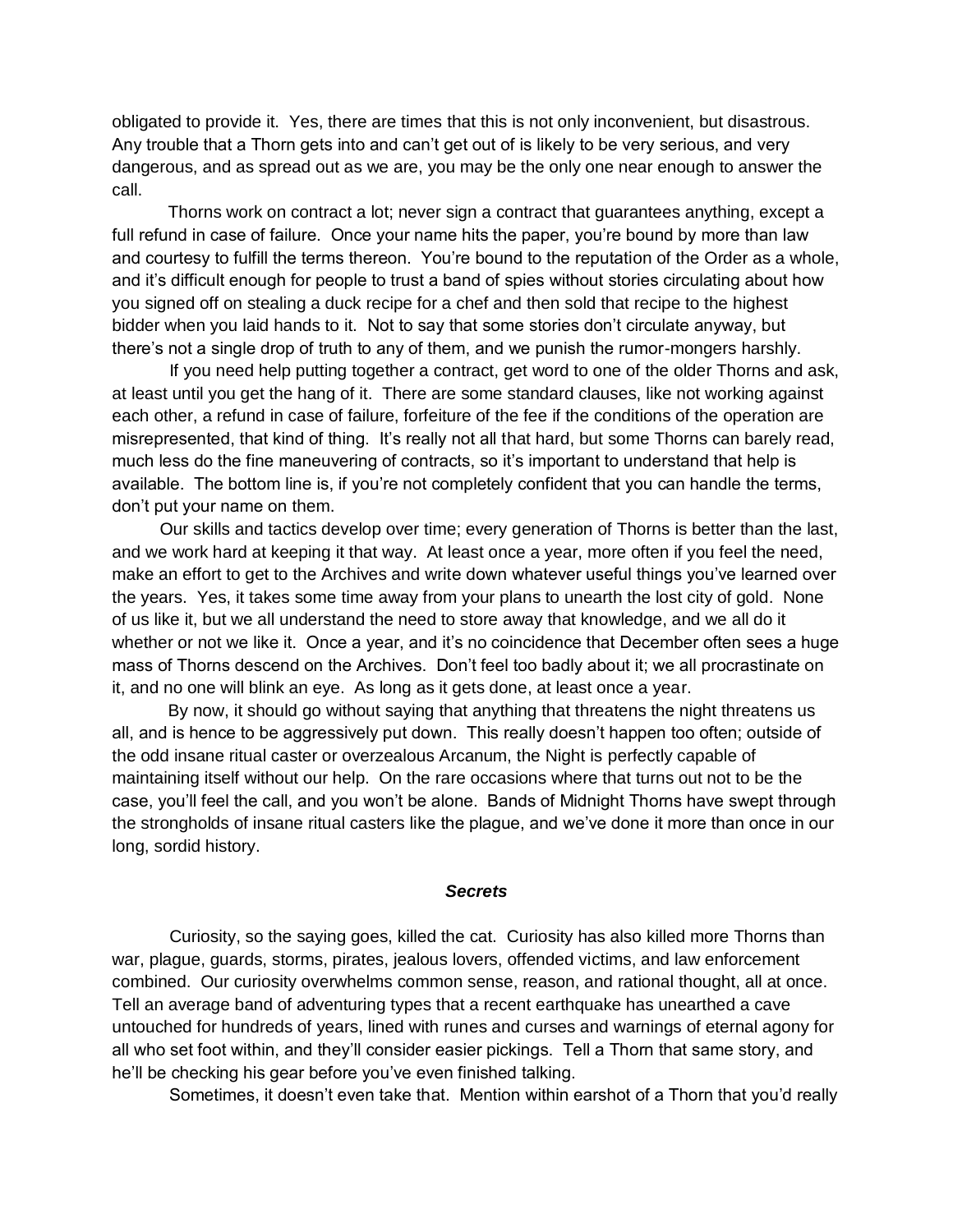like to know how the bartender gets that hint of spice into his ale, and odds are better than even that you'll have a Thorn thinking that he'd really like to know, too. He may or may not tell you when he finds out, but consider it foregone that he'll either find out or die permanently trying.

 Why? Why would a superb spy or king of thieves throw his life away, over and over, trying to learn how a bartender spices his ale? Certainly, there's no fortune to be gained with that knowledge, no advantage for the Order, and probably not even an advantage for the poor sap that keeps ramming his head into the wall. And it's even worse than that; our curiosity is our only exploitable weakness, as an Order, and it's walked us into trap after trap after trap, over thousands of years. Granted, we punish the people that set those traps *harshly*, but some people never learn, and others are willing to pay the price to avenge some real or imagined slight, or to gain a real or imagined momentary tactical advantage.

 That answer stems from a couple of different sources. The Night Queen impressed upon us early the value of information, and so from the very beginning we've quested for knowledge. Over time, we've reinforced that lesson so well that it gets imprinted deeply, often before new Thorns take their first steps into the cold, cruel world. Taking blame where blame is due, we haven't always drawn a clean line between *valuable* information and information that's gained just for the sake of having it, and by the time the Reality War geared up, we'd already learned the right lesson too well, taken it too far, and there's no going back now.

 But you'd think if we recognized the problem, we'd start training it out of the next generations. We're a pretty smart, practical bunch of people, curiosity aside, so why haven't we taken steps to work out our only real weakness? As I said, the answer stems from more than one source.

 After years of investigating the matter, we discovered that while we could train out that rabid, self-destructive curiosity from recruits, every time we did so, we had recruits that lost the gifts of night. And then we understood.

 The night is where people hide secrets from each other, and from the world. Affairs embraced under cover of darkness, assassins set loose to slay in stealth, account books buried deep in mounds of anonymous paperwork, all done under night's loving embrace. In keeping those secrets away from the eyes of man, away from the sunlit world, those secrets have been tacitly entrusted to the night. From there, it starts coming together; entrusting a secret to the night and entrusting a secret to us are things that we can't distinguish between, and the idea of hiding something from the night, and by extension from us, feels wrong, dissonant. If there's a secret, we have to have it; it's ours by right.

 So, to return to our earlier example; you might not think to kill yourself again and again trying to unearth someone else's recipe for spiced ale, but you'd certainly pick up the sword to get something that was yours by right and that someone else was keeping from you. For an excellent illustration of a similar principle, find a member of the Seven Shields that carries his father's longsword, knock him over, and run off with the sword. See how often he's willing to die to get it back, when really it's just a stupid piece of metal, viewed objectively. It may not even be a very good stupid piece of metal, but it is his stupid piece of metal, and he'll come back, over and over again, in the face of all common sense but with admirable dedication, until he either gets that sword back or dies permanently trying. You've stepped on at least two of his killing points (you've insulted his honor and issued a grave offense to justice), and you've earned the mortal enemy you've made.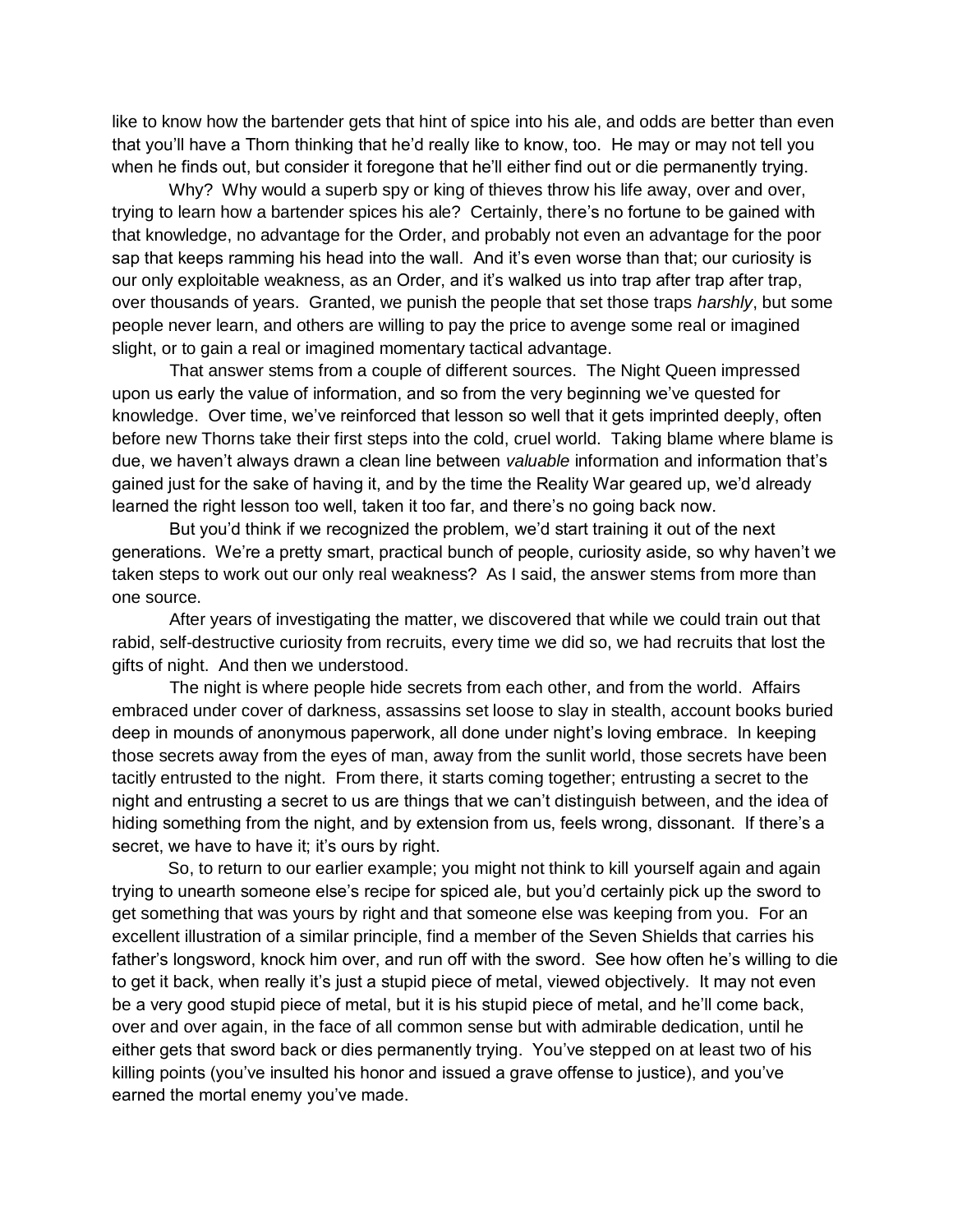We're a little more practical (but not much) and certainly more patient (that secret's not going anywhere, so we've got time to plan on it). We're perfectly happy to buy information where that's convenient, certainly willing to trade it at need, but if all else fails, you'll find us every bit as dedicated to getting that spiced ale recipe as the Knight is to getting back Daddy's sword.

 And yes, to answer the next question, we're willing to share our secrets. Not casually, but to close friends, or at the behest of a contract. Certainly we pass secrets freely among the Order, but none of us will violate a contract that stipulates that we keep a secret *within* the Order. If you're ever foolish enough to sign a contract that states you'll keep a secret *from* the Midnight Thorns, make sure there's an escape clause, because the rest of us will dig up your secret eventually.

## *Organization*

 The Midnight Thorns started off as a pirate crew, and then a spy network, so we're a lot more organized than the average guy on the street might think. We don't have rulers, or commanders, or any kind of tight military structure; there'll be an armed revolution and blood in the streets the first time a Thorn tries to tell the rest of the Order that he's now in charge, and everyone's going to do what he says.

 We're more of a tightly interlaced collection of departments; doing things that way allows us to group our law scholars together to assist with contracts, our numbers types to handle Order accounts, and our field agents to go out into the world to do what we all do best.

 *Hands* are what the world sees as the Midnight Thorns; sneaky types wearing black and carrying poison is the stereotype, but we also have plenty of Agents that carry large clubs and beat the secrets out of the world, and no shortage of mages that charm their way past guards, or summon all manner of nice creatures as distractions or assistants. Whatever the flavor, the Hand is the core of the organization; the guys who go out into the world, take on the contracts, and unearth the secrets.

 Every city that has Thorns in it has a Second Mate; this is the guy that collects information from the Agents, collates it, sifts it for things of remarkable note, and passes it up the chain. He also takes requests from the First Mate for special needs, and helps to match contracts written by the lawyers to appropriate Hands to carry them out. He's called a mate in honor of the pirate legacy that started it all, but he's got no command authority, no power to issue orders, and no way to enforce any orders that he might take it into his head to issue anyway. All that said, the Second Mates of the various cities of the plane tend to be pretty well respected Thorns, experienced and sharp, and a request from a Second Mate for anything he might happen to want is honored a lot more often than it's not.

 Second Mates, as you might guess, report to First Mates, who do the same job, but on a regional instead of a local scale. Other than scale, and the fact that requests from First Mates carry more weight with the Thorns than requests from Second Mates, there's not a lot of difference between the jobs they do. First Mates have a bit broader view, and if a lawyer writes up a contract that calls for a specialized set of skills, a First Mate may send out a call to the Second Mates to see if there's anybody around that might be particularly well suited to a given contrac The First Mates report to the Captain. Captaincy is called to vote whenever a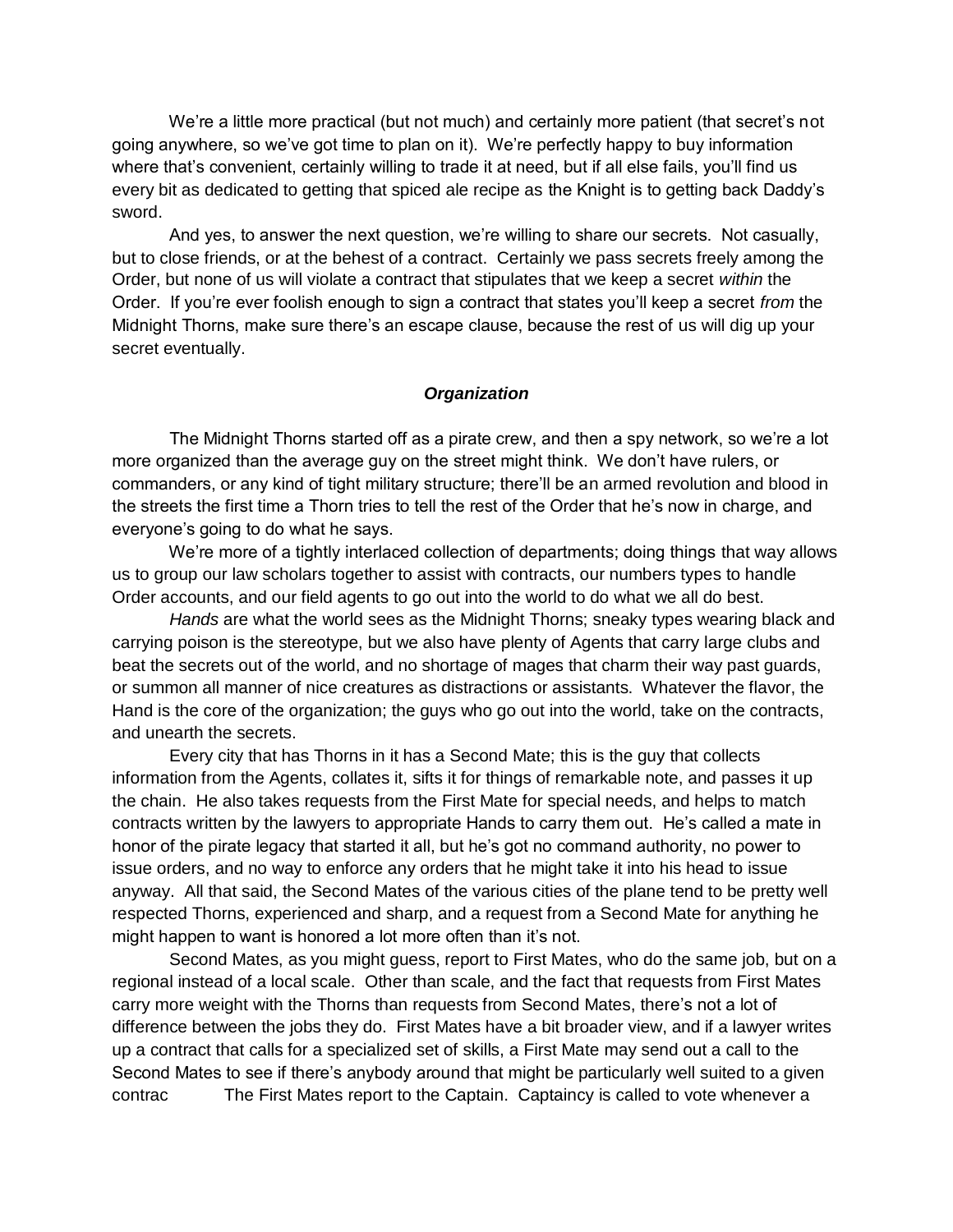Captain happens to perish, or theoretically if we ever have a Captain that's hurting the Order through gross incompetence (although that's never actually happened). The current Captain is a Deep Elven woman, Arya Callistonsdotter, and there's nothing she doesn't know, nowhere she can't go, and nothing she can't do. If they ever hold a run-off for Single Most Dangerous Person on the plane, Captain'd get my vote. Throughout history, Deep Elven women seem to end up as Captains… frequently. It might be inherited from the Night Queen, or might just be that deep elven lasses have good attitudes and good skills, having grown up in a place that's unfriendly to women.

 The other departments aren't so linearly organized, largely because they don't need to be. We need a solid chain to pass information back and forth for the field agents, but a lawyer is a lawyer is a lawyer is a lawyer. Same with accountants; all the lawyers and all the accountants routinely submit reports to the Captain, and she might even read them. My personal hunch is that she already knows what's on those reports before they ever hit her doorstep.

### *Admittance*

 So, you wanna be a spy. The Thorns were given life by a victim of double discrimination, a woman and a deep elf, and you might expect that we wouldn't be too keen on discrimination within the Order. You'd be right, too. We're not racists, or sexists, or classists; if you've got the right skills and the right attitude, we'll be happy to take you in and train you. If you can't form the bonds of fellowship between Thorns, or if you can't manage the connection to Night, we'll find that out in training, thank you for your interest, and show you the door.

 Training lasts anywhere from a couple of weeks to a couple of months, depending on your natural talents and the skills you have when you walk in the door. It's boundless fun; we'll sneak up on you in the middle of the night and crack you on the head with sticks, we'll set you up to try and infiltrate places that other Midnight Thorns are guarding, we'll ask you to steal things that we really don't care about from places you'll consider impossible when we set you the task. Well, it's boundless fun when you're *delivering* training, anyway.

 After the training stint, you'll get your very own Midnight Thorn tattoo, modeled after the same flag that the *Midnight Thorn* ran on her sails, all those years ago. A little piece of vine, with exactly one thorn on it, and a black teardrop dangling from the thorn. Congratulations; you're in.

 Leaving is just as easy; following the Night Queen's example, we don't begrudge each other the right to follow other paths or to quit the field and retire. If you make that sad decision, you'll lose the connection to night that provides you with our odd skills, and you'll be gratefully relieved of the responsibilities that the Thorns have to each other. You'll also be happy to note that as soon as you walk, your curiosity will wane back down to normal levels. We don't hold grudges against ex-Thorns, and there's often still a sense of fellowship between the Order and former members. It's not unusual to see ex-Thorns raising drinks in taverns to the Order, or sitting around trading stories with current Thorns.

 Some leave, and find that they can't live without us. That's no problem either, as long as you haven't been a problem during your absence, we're happy to re-admit you. We already know you have the right attitude, and that you can handle the responsibilities, or you never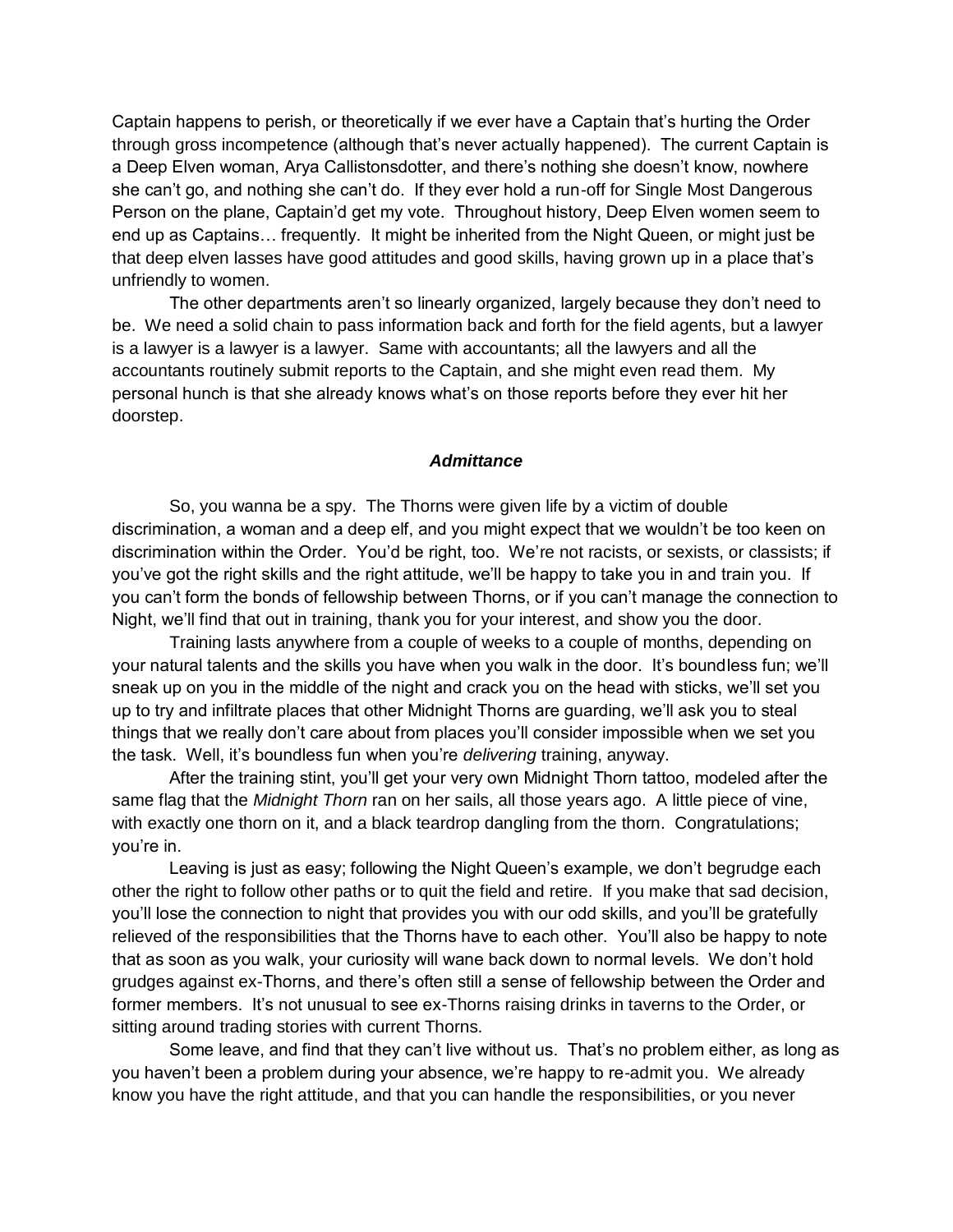would have made it in the first place. We do require that you go back through training, though, even if you've only been gone a few hours. Our way of saying "Welcome Back", and incidentally getting to whack you on the head with a stick. I did mention how much fun training was, right?

 All the reassurance out of the way, if you quit the ranks, that doesn't give you a license to use your inside information against the Thorns, and doesn't give you the right to start merrily stabbing the Order or its members in the back. Of all the things that we'll pursue and punish way above and beyond the call of duty, traitors come right ahead of the compulsion people we talked about earlier. You'll at least have the happy advantage of knowing that we can find you, we can get to you, and we'll never stop. Ever.

# **The Archives**

 The Archives are the collected wisdom of the Midnight Thorns over the ages. Not from the very beginning, but from a damned good ways back; we didn't have the resources in the very early years to put together a sufficient stronghold to keep it all. It wasn't until we'd been rolling for a good bit of time. It stretches back at least to the Reality War, and maybe further back than that, if you have the patience to sit there and read that far.

 The Archives are held in a fortress, sunk deep beneath the ocean floor. Cost us a fortune in time and money to get it built and placed correctly, but it was worth it. As it is, the only real avenues for assault on the Archives are to dive down a few thousand feet, and then dig a few hundred, and then commence your attack. You'll also have to do all of this using only people you can trust implicitly, because if we find out what you're planning, your ship captains, divemasters, digger team leaders, and every other crucial person is going to wind up too dead to proceed. Alternately, you could dig up from under the building, launch a complete subterranean assault. Neither has happened in the history of the Archives; not to say that no one's taken up the idea, but no one's been able to keep the secret from us long enough to get his attack organized and scheduled.

 For a Thorn, getting in is a bit easier; you'll still have to navigate the water in whatever fashion pleases you, and still have to arrange to get to the ocean floor. Once you've made it that far, the resident Gargoyles will escort you the rest of the way (after, of course, you've confirmed to his satisfaction that you're a Thorn and not an assassin. Well, maybe an assassin, but you know what I mean). The Gargoyles will take you to the front door, which is about four times the size you'd expect a door to be, and no further. It's up to you to Passlock your way in (and out, for that matter, I don't even think we have *keys* to those locks on the door anymore, and someone was talking about adding iron rings that were never meant to have keys).

 If you're only there for your annual visit, to contribute, get yourself a pen and some paper, and start writing. If you're looking for something, consulting the Archives rather than adding to them, chase down the Archivist and ask. We've got books going back thousands of years, and you have no hope at all of finding what you want on your own in the time you'll want to have it.

 The Archivist is a Gargoyle Thorn, name of Iryn Tempos-Brevis. Supposedly his name's a joke on how young he is, but he's been running the Archives for… well, for a very long time,